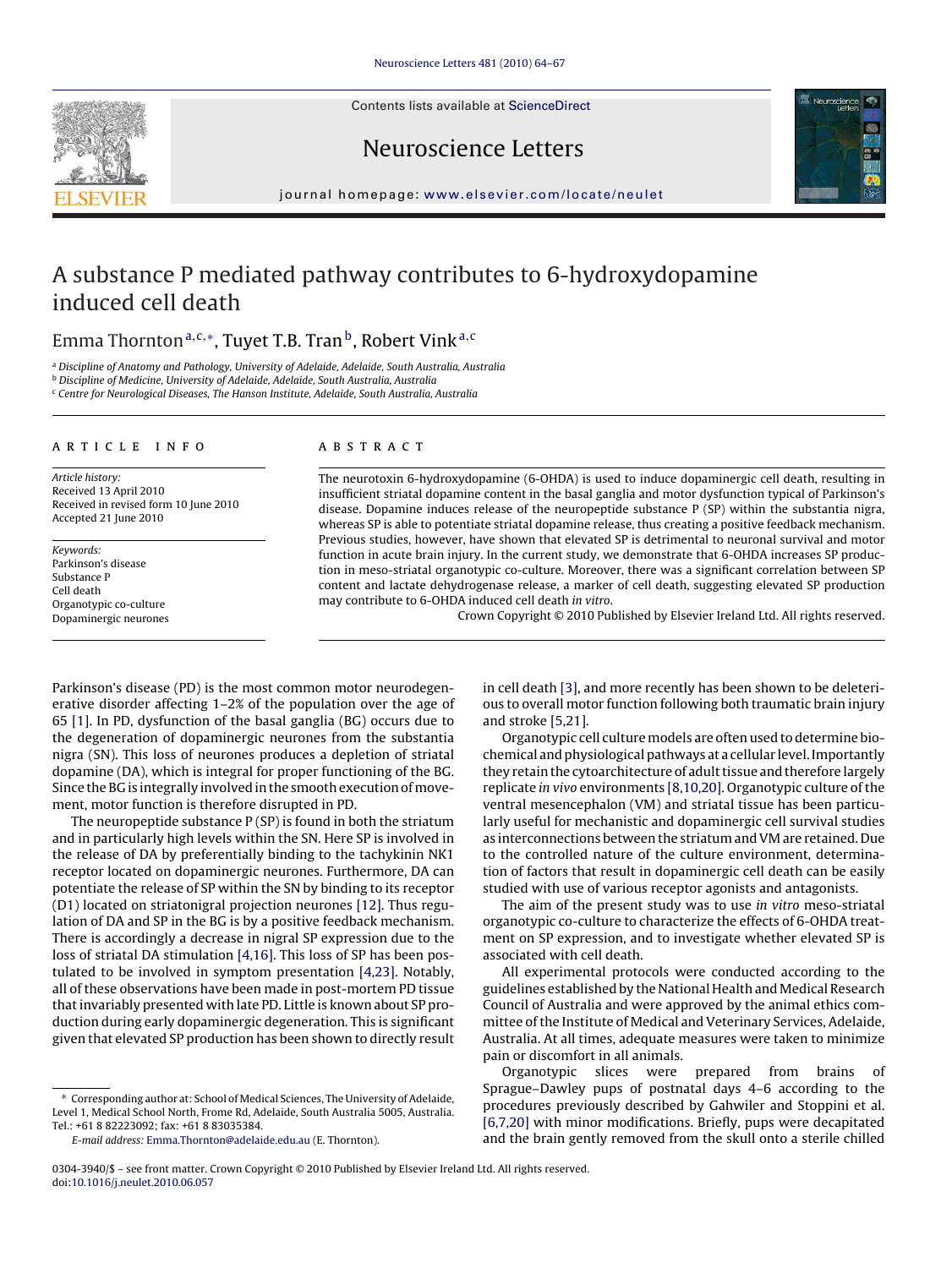Petri dish, ventral surface upwards. The VM and the striatum were dissected out and coronal sections of 200  $\upmu$ m and 300  $\upmu$ m were cut, respectively. Sections were gently teased apart then carefully transferred to sterile Petri dishes containing chilled Gey's balanced salt solution with 0.1% p-glucose and 0.1% potassium chloride. The tissue was placed at 4 ◦C for 90 min before mounting slices on a plasma clot of chick plasma and thrombin ensuring that the VM and striatal tissue were no more than 1 mm apart. The coverslips were then placed into a sterile 24-well plate and left for 30 min before 0.5 ml of culture medium (50% DMEM; 25% Hanks balanced salt solution with 10 nM HEPES; 25% heat inactivated horse serum; supplemented with glucose, glutamine and 0.5% gentamycin and penicillin) was added. Plates were placed into a 37 ◦C incubator with 5%  $CO<sub>2</sub>$ . After 4 days in vitro, cultures were treated with antimitotic agents cytosine- $\beta$ -D-arabinofuranoside and uridine for 24 h to retard glial and fibroblast growth. Media was changed every 3–4 days ensuring cultures remained sterile.

At day 19 in vitro cultures were treated with 0.6 ml of medium containing 6-hydroxydopamine (6-OHDA; 200 $\mu$ M, Sigma) with NMDA (200  $\mu$ m, Sigma) and glycine (10  $\mu$ M, Sigma) for 1 h. A 1h exposure time for 6-OHDA was used based on the previous study by Kress and Reynolds (2005) who demonstrated that it produces a substantial loss of DA neurones [\[11\].](#page-3-0) In a pilot study, 6-OHDA treatment at either 0.5, 1 or 2 h produced an increase in SP content compared to non-treated controls (data not shown), indicating that 6-OHDA treatment in vitro generates an initial increase in SP production. Like Kress and colleagues, however, our pilot study confirmed that NMDA and glycine needed to be included in the treatment regime as 6-OHDA treatment alone did not induce cell death (data not shown). Additional cultures were treated with SP (10  $\mu$ M; Sigma), the NK1 antagonist, N-acetyl-L-tryptophan (NAT;  $10 \mu$ M; Sigma) or a combination of 6-OHDA with SP or NAT for 1 h. All treatment solutions were sterile filtered before being added to cultures. Media was changed following treatment and at the same time for the consecutive 3 days. All removed media was frozen at −80 ◦C.

The presence of DA neurones and their neurite outgrowth was determined with tyrosine hydroxylase (TH) immunohistochemistry. Cultures were fixed by adding 1 ml of 10% neutral buffered formalin solution to each well for 10 min following removal of media. Cultures were washed with phosphate buffered saline (PBS; 2×) before 1 ml of PBS with 0.1% Triton X-100 was added for 15 min. Following washes in PBS  $(2\times)$ , 1 ml of PBS with 0.5% hydrogen peroxide was added to each culture for 15 min before being washed in PBS ( $2\times$ ). Normal horse serum (0.5 ml of 3% NHS) was added for 15 min to each well before NHS was removed and TH primary antibody (1:4000, Chemicon, ab151) added to each culture and left to incubate at room temperature overnight. Following washes with PBS (2×), secondary anti-rabbit biotinylated antibody (Vector BA-1000, 1:250) was added for 30 min at room temperature before cultures were washed  $(2\times)$  and incubated with tertiary streptavidin peroxidase conjugate (SPC; Pierce, 1:1000) for 1 h at room temperature. Finally following washes  $(2\times)$ , the immunocomplex was visualised with 3,3 -diaminobenzidine (DAB, Sigma D-8001) before cultures were counterstained with half strength haematoxylin and mounted with DPX. Cultures were visualised under light microscopy for TH immunoreactive neuronal growth.

The level of SP contained in the media, and the production of lactate dehydrogenase (LDH) as a measure of cell death, was determined using ELISAs. Samples (100  $\mu$ L; 20  $\mu$ L of media to 80  $\mu$ L of Tris Buffered Saline; TBS) were loaded in triplicate into a Maxisorp plate. Blank wells with no loaded protein were included as SP controls while  $400\,\mathrm{ng}/100\,\mathrm{\mu L}$  of bovine serum albumin (BSA) was loaded as LDH controls. Samples were left overnight at 4 ◦C before they were tipped off and blocking agent (0.2% gelatine solution for SP or 3% BSA for LDH) added to each well. Plates were then gently agitated at room temperature for 1 h. Wells were washed



**Fig. 1.** Tyrosine hydroxylase (TH) immunoreactive neurones in meso-striatal cocultures following 6-OHDA treatment. Neurite outgrowth and interconnections are apparent between neurones. Black arrows denote dead TH immunoreactive neurones.

in TBS (3 $\times$ ) then incubated with 100  $\mu$ L of primary antibody (SP Chemicon; LDH Abcam; 1:1000) at 37 ◦C for at least 1 h in a humid container. Following washes in TBS  $(3\times)$ , wells were incubated with 100  $\mu$ L of secondary antibody (SP = anti-rabbit horseradish peroxidase conjugate; HRP; Rockford, 1:1000; LDH = anti-goat HRP, Sigma, 1:2000) for 1 h at  $37^{\circ}$ C oven in a humid container. Wells were washed in TBS  $(4\times)$  and the liquid substrate system 3,3',5,5'tetramethylbenzidine (Sigma) used to reveal protein expression by adding 100  $\mu$ L to each well. The reaction was stopped with 50  $\mu$ I of 0.5 M sulphuric acid. SP and LDH content was determined by reading the absorbance at 450 nm on an Ascent Multiskan plate reader.

SP and LDH ELISA data were examined using analysis of variance (ANOVA) followed by Bonferroni post hoc tests and displayed as mean  $\pm$  SEM. A Pearson's test was performed to determine correlation between SP and LDH content. Significance was set at  $p < 0.05$ .

At day 19 meso-striatal co-cultures were well established with good tissue growth. TH immunohistochemistry confirmed the presence of dopaminergic neurones with neurite outgrowth and obvious interconnections. Neuritic outgrowth of TH immunoreactive neurons did not occur when only organotypic cultures of VM were grown (data not shown). Following 6-OHDA treatment, TH immunoreactive cells that appeared dead were also present in cultures (Fig. 1).

Dose response studies for SP and the NK1 antagonist, NAT, were undertaken to determine the optimal dose for use in organotypic culture (results not shown). The optimal dose of 10  $\mu$ M for both treatments was used to examine the effects of SP and NAT treatment alone and a combination of 6-OHDA with SP or NAT. A non-treated control was also included. The non-treated control had significantly greater SP content than blank control  $(p < 0.001$ ; data not shown), suggesting that meso-striatal organotypic culture express SP under normal conditions. At day 1 following treatment, 6-OHDA treatment resulted in a small but non significant increase in SP production compared to controls ([Fig. 2A](#page-2-0)). Similarly, despite the change in media, SP treatment alone also caused a slight rise in SP content compared to control at day 1 post-treatment. However when SP treatment was combined with 6-OHDA, a highly significant increase in SP content compared to controls was produced  $(p < 0.01)$ . Furthermore, this increase in SP was greater than the SP release generated by SP or 6-OHDA treatment alone, suggesting 6-OHDA with SP generates a cumulative effect on SP production. Treatment with the NK1 antagonist, NAT, both alone and in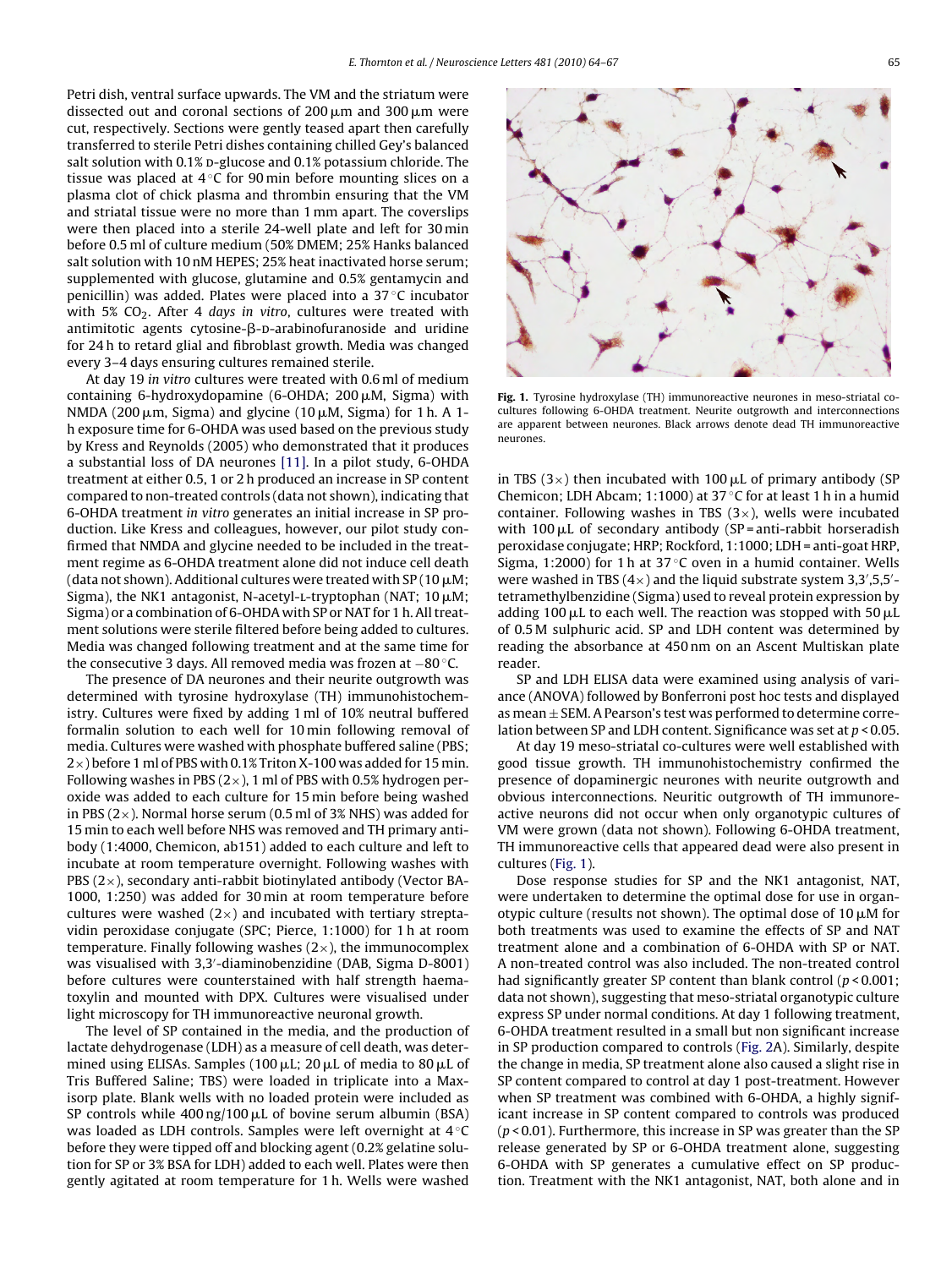<span id="page-2-0"></span>

**Fig. 2.** (A) Effects of combined treatment of 6-OHDA with SP or the NK1 receptor antagonist, N-acetyl-L-tryptophan (NAT) on substance P (SP) content at day 1 post-treatment. Bars denote effects of the following treatments: control (nontreated), NAT (10μM), SP (10μM), 6-OHDA (200μM+NMDA 10μM+glycine 10 μM), 6-OHDA + NAT, 6-OHDA + SP. Post hoc tests established differences in SP production between 6-OHDA + SP (\*\*p < 0.01) to control (ANOVA;  $n = 8$ /group). (B) Effects of combined treatment of 6-OHDA with SP or NAT on lactate dehydrogenase (LDH) content at day 3 post-treatment. Bars denote effects of the following treatments: control (non-treated), NAT (10  $\mu$ M), SP (10  $\mu$ M), 6-OHDA (200  $\mu$ M + NMDA  $10 \mu$ M + glycine 10  $\mu$ M), 6-OHDA + NAT, 6-OHDA + SP. Post hoc tests established differences in LDH production between SP ( $p$  < 0.05) and 6-OHDA + SP ( $^{***}p$  < 0.001) to control (ANOVA;  $n = 8$ /group). (C) Correlation between SP and LDH content at 1 and 2 days following treatment: control (non-treated), NAT (10  $\mu$ M), SP (10  $\mu$ M), 6-OHDA (200  $\mu$ M + NMDA 10  $\mu$ M + glycine 10  $\mu$ M), 6-OHDA + NAT, 6-OHDA + SP  $(n = 8/\text{group})$ . Linear regression (Pearson) established a correlation between SP and LDH content ( $p = 0.002$ ;  $r = 0.44$ ).

combination with 6-OHDA, resulted in a reduction in SP content compared to both 6-OHDA treatment alone and non-treated controls. Thus, treatment with an NK1 antagonist can attenuate the 6-OHDA induced rise in SP seen at day 1 post-treatment in mesostriatal organotypic culture.

LDH content of non-treated controls was significantly greater than the BSA control ( $p$ <0.001, data not shown), indicating that organotypic cultures produce LDH. NAT treatment alone did not produce a significant rise in LDH compared to controls, whereas the SP alone treated group had a significant increase in LDH production compared to control ( $p$  < 0.05; Fig. 2B). 6-OHDA treatment resulted in an increase in LDH content, which returned to control levels when combined with NAT. Thus, 6-OHDA induced cell death could be attenuated through inhibition of SP. In contrast, when SP treatment was combined with 6-OHDA, a highly significant increase in LDH production was observed compared to controls  $(p < 0.001)$ . This group also showed significant increases in LDH content compared to 6-OHDA treatment alone (p < 0.05). Accordingly, combination treatment of SP with 6-OHDA exacerbated cell death as measured by LDH production, whereas inhibition of 6-OHDA toxicity using the NK1 antagonist attenuated cell death.

SP content had returned to control levels in all treatment groups by day 2 post-treatment, therefore SP content was not determined past this time point. Combining absorbance readings of LDH and SP content from days 1 and 2 post-treatment demonstrated significant correlation ( $r = 0.44$ ;  $p = 0.002$ ) between elevated SP content and increased LDH production (Fig. 2C).

6-OHDA, a hydroxylated analogue of dopamine, has been used to study PD since 1968 when Ungerstedt [\[22\]](#page-3-0) demonstrated that an injection of 6-OHDA into the SN resulted in anterograde degeneration of dopaminergic neurones. Like DA, the compound is taken up into neurones by dopamine transporters where it accumulates in the cytosol. It is then either rapidly deaminated by monoamine oxidase or undergoes autooxidation, both of which result in the formation of hydrogen peroxide and reactive oxygen species (ROS) [\[19\]. G](#page-3-0)lutamate excitotoxicity, which results in high intracellular calcium, also plays a major role in 6-OHDA induced cell death in both cell culture systems and in vivo. Indeed in previous studies, glutamate and intracellular calcium levels are elevated in deteriorating cultures exposed to 6-OHDA [\[2,9\].](#page-3-0)

The neuropeptide SP is located in DA modulated medium spiny projection neurones of the striatum and within the SN, where SP-containing striatal projection neurones make synaptic connections with nigral dopaminergic neurones. Therefore, as 6-OHDA is mechanistically similar to DA, the initial increase in SP by 6-OHDA observed in this study may be due to the ability of 6-OHDA to bind to DA receptors (D1) on SP-containing striatal projection neurons initiating SP release. In addition, DA neurones express NK1. Thus the endogenous SP released from these projection neurones can bind to NK1 receptors to potentiate the release of DA. As the interconnections in meso-striatal organotypic co-cultures resemble those in vivo, SP and DA production is controlled through a positive feedback mechanism in this in vitro system. Although DA production was not directly measured in this study, the increased SP production caused by 6-OHDA is likely through this feedback mechanism. Furthermore, the combined treatment of SP and 6-OHDA caused a significant increase in SP, which was greater than that produced by either treatment alone. This suggests a cumulative effect in SP production and further confirms that the SP and DA interactions in meso-striatal organotypic co-culture are indeed intact and resemble those in vivo.

Activation of the SP NK1 receptor, a G-protein coupled receptor, initiates a biochemical cascade that results in increased turnover of intracellular inositol 1,4,5-triphosphate and elevation in intracellular  $Ca^{2+}$ . Located on the NK1 receptor is a cAMP binding protein that responds to elevated cAMP or  $Ca^{2+}$  by increasing gene transcription, thereby creating a positive feedback for SP [\[18\]. F](#page-3-0)urthermore, activation of NK1 facilitates the protein kinase C phosphorylation of NMDA receptors and glutamate release [\[14\]. I](#page-3-0)ndeed, activation of NK1 by SP, along with DA receptor activation is required for striatal glutamate release in vivo [\[15\].](#page-3-0) Thus SP can potentiate both